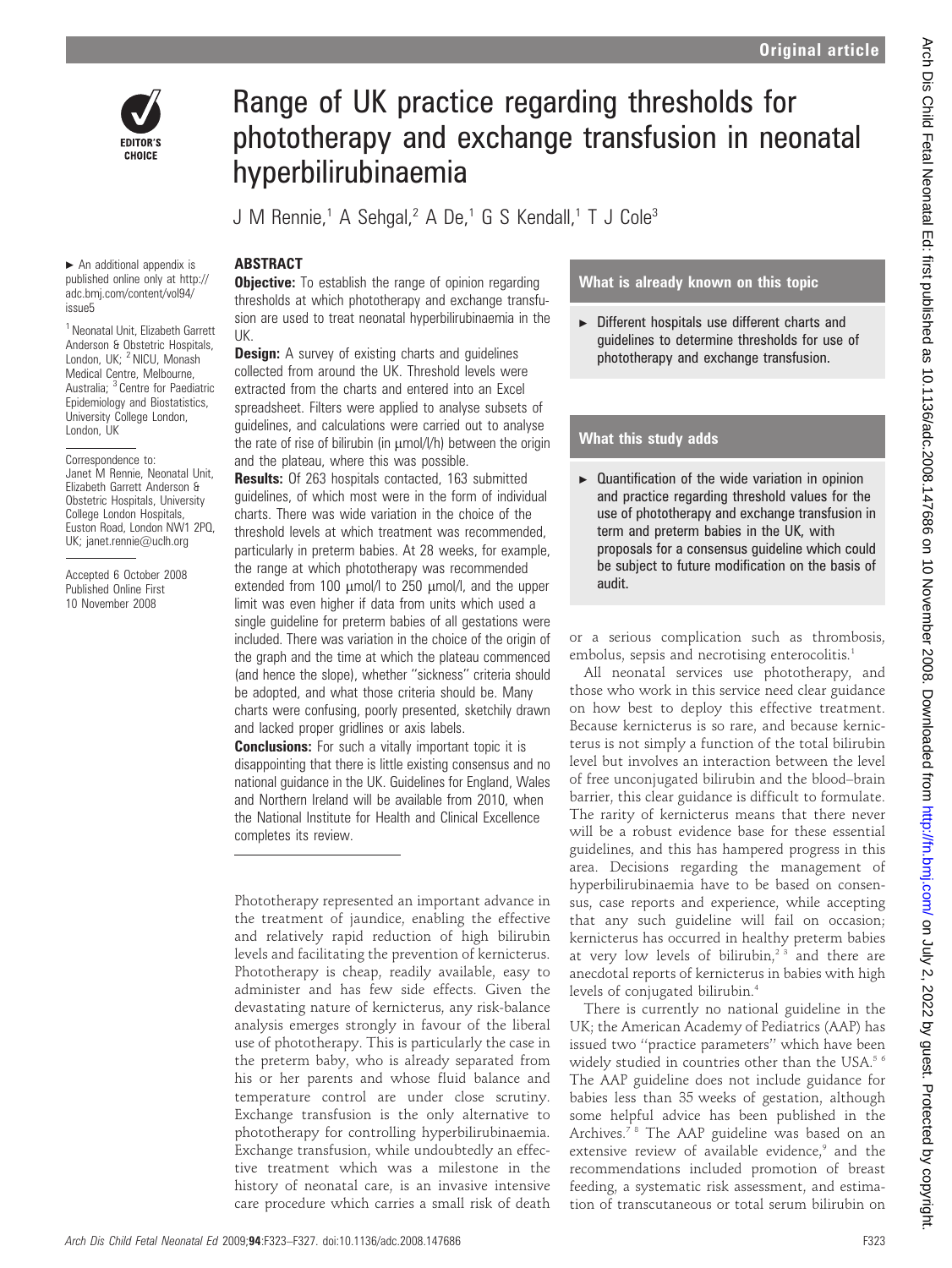all babies who were thought to be jaundiced in the first 24 h with a repeat measurement if the bilirubin level fell into a highrisk zone (defined using an hour-specific nomogram<sup>10</sup>).

In the UK, there have been many calls for a national guideline, which have at last been acknowledged. The National Institute for Health and Clinical Excellence (NICE) has started the process of developing a guideline for neonatal jaundice. Once this is available, if a register of cases of kernicterus can be developed, some progress could at last be made towards minimising the risk of kernicterus by regular reappraisal of the levels chosen against cases reported. In our view this ''Delphi'' approach is the only way forward in an area which has otherwise stagnated for over 30 years, and in which there are significant variations in current practice. With this aim in mind, we set out to survey current UK practice regarding treatment guidelines for hyperbilirubinaemia in term and preterm babies.

## METHODS

#### Survey

We requested a copy of the local guideline for the management of jaundice from the lead clinician in each of the 263 neonatal units who are listed as providing neonatal intensive care in the UK. Stamped addressed envelopes were provided for the reply. The survey was carried out in the first months of 2005. An attempt was made to contact a different individual in units who did not respond but no attempt was made to analyse the nonresponding units in terms of level of unit or geographical location.

# **Statistics**

Bilirubin levels were extracted from each of the graphical charts we received, and entered into an Excel spreadsheet. Each curve was summarised as a series of straight line segments that captured the shape of the curve, by recording the time (in decimal days) and corresponding bilirubin level at the start and end of each segment. Each point was flagged as being at the ''start'', ''middle'' or ''end'' of the curve, the ''end'' point indicating both the start time and level of the curve's plateau. Charts for babies of different weights and gestations were recorded separately, as were charts for phototherapy and exchange levels, together with the criteria used in the chart in question.

Filters were designed for use within Excel so that specific information could be easily extracted (for example, ''end'' point of the curve, phototherapy only, 33–36 weeks' gestation). Bilirubin levels for specific groups were extracted in this way and transferred into Prism version 4.03 (Graph Pad Software Inc, California, USA) for further statistical analysis and graphing.

#### Ethics

Ethical approval was not sought for this survey. No patient information was involved; no patient or individual neonatal unit can be identified and as such no approval was required.

#### RESULTS

Of the 263 hospitals contacted, 163 responded, of which 140 sent information which we could interpret.

Thirteen of these hospitals (9%) were using formulae for deciding when to start phototherapy; two used a weight-based formula and the remainder the formula: bilirubin in  $\mu$ mol/l = gestational age  $\times$  10-100. Very few of the hospitals which sent formula-based guidelines stated what to do in the first 72 h of

life, when bilirubin levels are still rising and treatment levels need to be lower. Two hospitals used a chart with gestation on the x axis rather than time, which also means that no guidance is provided before the bilirubin levels have reached a plateau. All other charts had time along the x axis, although some did not specify any units of time.

The charts we studied varied enormously in the level of detail of their content, and the quality of presentation. Many charts had been copied and recopied over the years and were almost indecipherable. Others had been sketched freehand originally and had no graphical gridlines at all. Many did not extend beyond 72 h, making plotting at later ages difficult, and some lacked any units on the x axis. Some were neatly presented on coloured graph paper and laminated, but had no specific guidance for preterm babies, or else grouped all preterm babies together.

The most common chart we received was that originally designed by Rodney Rivers for use at St Mary's Hospital in London (unpublished). This was returned by 19 hospitals (13%), mostly from around London. The St Mary's Manchester chart was in use by seven hospitals. Thirteen hospitals (9%) are using the chart originally published by Finlay and Tucker,<sup>11</sup> mostly with the Dodd modification for preterm babies.<sup>12</sup> This chart does not distinguish subgroups of preterm babies. Nine hospitals (6%) are using the original Cockington weight-based chart.13

## The choice of the origin of the graph

Some charts drew a line from the origin to the plateau of the graph, implying a cord blood bilirubin level of 0. Two other charts started the line at a level of  $225 \mu$ mol/l on the y axis at the time of birth. If these were excluded from the analysis the median value which was assumed to indicate a need for treatment based on cord blood levels was 50 mmol/l with an interquartile range of 30–70 µmol/l. The published range for cord blood bilirubin levels is usually quoted as  $20-35 \text{ }\mu\text{mol/l}$ , and a recent study from Germany found that an umbilical serum bilirubin level of  $>30$  µmol/l was associated with an increased risk of requiring phototherapy.14 Traditionally, a level of 80 mmol/l in cord blood has been considered an indication for exchange transfusion in Rhesus disease.

#### The initial slope of the graph

The huge variation in the choice of origin and plateau together with the variability in the start time of the plateau resulted in a very wide range of slopes for lines constructed over the first 48–72 h. The median value for the point of inflexion between the rising slope and the plateau was 72 h; the 25th percentile was 48 h and the 75th percentile value was 86 h. However, the range was very wide (6 h to 14 days), with several guidelines drawn to suggest a continuously rising slope even after 7 days of age.

This wide range of opinion in the position of the plateau phase inevitably produced a wide variation in the rate of rise which was considered to represent normal physiology during the first days of life. Analysis of 880 different slopes produced a median rate of rise during the first 3 days or so (see above) of  $3.5 \mu$ mol/l/h. Again the range of opinion was wide, with the 25th percentile at 2.08  $\mu$ mol/l/h and the 75th percentile at  $4.66 \mu$ mol/l/h. The maximum rate of rise was plotted as 14.1 mmol/l/h, which most authorities would consider to represent a pathological rate of rise, suggesting haemolysis. Forty-six of the graphs analysed for rate of rise had a slope of .10 mmol/l/h before the plateau was reached.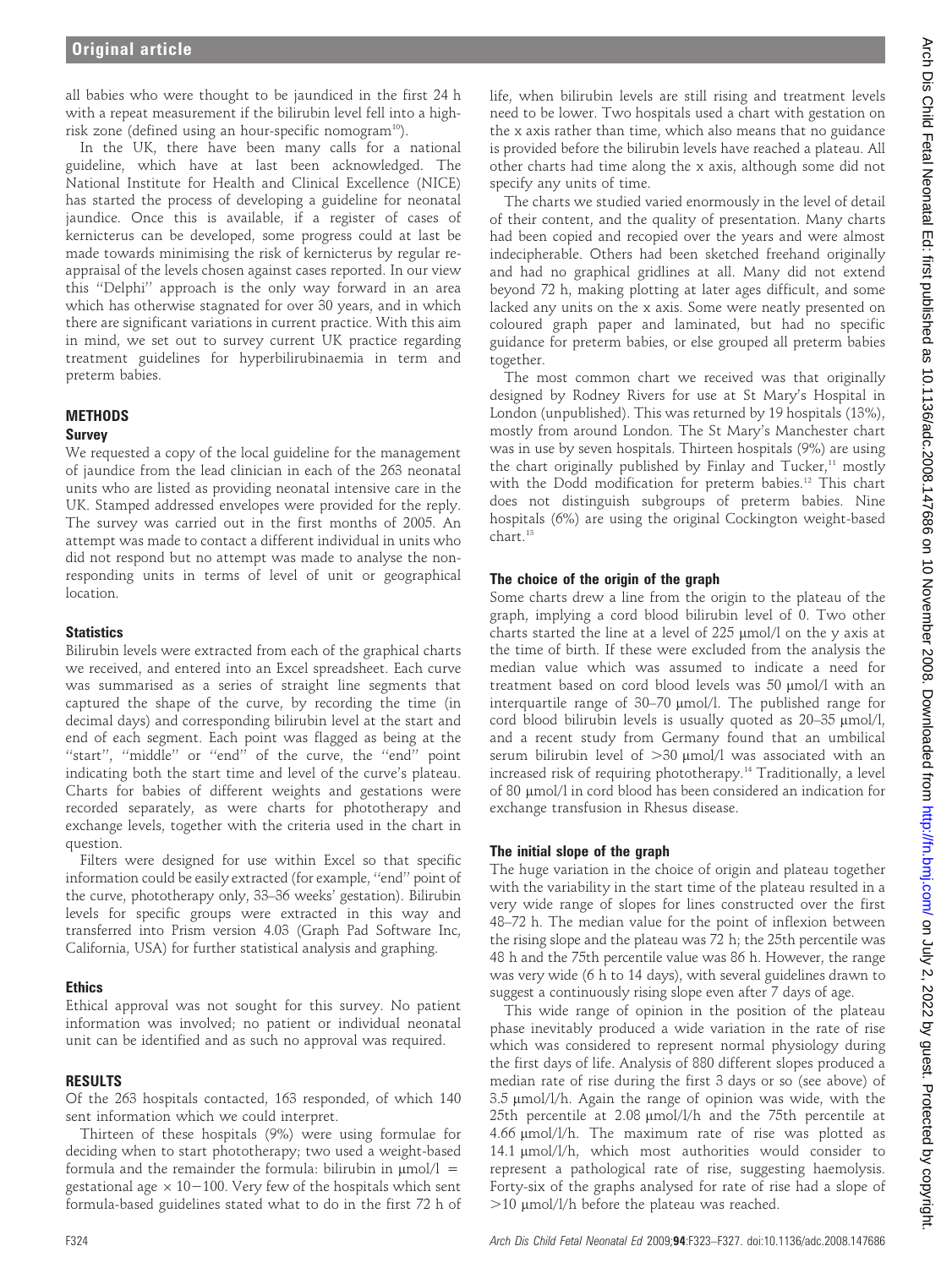Figure 1 A. Histogram showing the number of hospitals choosing particular levels of bilirubin at which phototherapy is commenced in term babies. B. Histogram showing the number of hospitals choosing particular levels of bilirubin at which an exchange transfusion is recommended in term babies.



Recent studies using transcutaneous bilirubin measurements have shown that the rate of rise of bilirubin in the first 72 h is not linear, but the 95th percentile for the period between 6 and 24 h (at  $>35$  weeks) was 3.74  $\mu$ mol/l/h.<sup>15</sup>

#### Sickness criteria

Fifty of the guidelines we studied suggested that levels should be modified in the presence of illness; the criteria and the degree to which they were specified varied. Some units specified haemolysis as a specific subgroup and provided separate charts; others used criteria such as acidosis or sepsis, many not further defined. The way in which haemolysis was recognised was not generally defined. Hansen reported 19 different ''sickness'' criteria ranging from hypoglycaemia to polycythaemia in his survey of international practice, and it is clear that UK guidelines are similarly variable in this respect.<sup>16</sup>

#### The range of bilirubin levels chosen for action lines in term babies

The range of opinion regarding the level of bilirubin at which phototherapy should be commenced in a healthy term baby was between 250 and 400  $\mu$ mol/l, with a median value of 340  $\mu$ mol/l (fig 1A). For exchange transfusion, the range was between 340 and  $510 \text{ }\mu\text{mol/l}$  with a median value of  $400 \text{ }\mu\text{mol/l}$  (fig 1B). Twenty hospitals chose a value of 350 µmol/l for exchange transfusion in a healthy term baby. We did not collect information on how many exchange transfusions were actually performed at this level.

The range of bilirubin levels chosen for action lines in preterm babies

Plotting the raw data for the charts we analysed showed an enormous range of guidance regarding the use of phototherapy at different gestational ages. For example, at 26 weeks' gestation the recommendations varied from 80 to 330  $\mu$ mol/l with a median of  $150 \mu$ mol/l (table 1). Examination of the raw data shows that there is a cluster of guidelines with recommendations for phototherapy above 250 µmol/l at very low gestations, and these arise mainly from charts which have a single category of preterm babies rather than subgroups.<sup>12</sup>

We re-analysed these data excluding values  $>250$  µmol/l up to and including a gestational age of 32 weeks, and added the gestation-specific guidelines generated by the hospitals that use a formula. This produced a consensus chart which reflects a reasonable range of current UK practice, although there is still wide variation (fig 2).

#### Guidance regarding handling direct and indirect bilirubin

No guideline gave any advice regarding whether the direct component of total bilirubin should be subtracted from the total when making a decision on whether to perform an exchange transfusion. Individual practice varies considerably in this regard, and most of the major textbooks are virtually silent on the topic.17 The AAP guidelines recommend using total serum bilirubin for all management decisions except when the direct (conjugated) bilirubin level is around 50% of the total.

#### **DISCUSSION**

Our results of a UK-wide survey are similar to those of a smaller recent audit carried out in the North of England; 90% of units

Table 1 Range of serum bilirubin values (in  $\mu$ mol/l) used as threshold values for phototherapy, by each week of gestation between 23 and 36 weeks

| Week of<br>qestation      | 23  | 24  | 25  | 26  | 27  | 28  | 29  | 30  | 31  | 32  | 33  | 34  | 35  | 36  |
|---------------------------|-----|-----|-----|-----|-----|-----|-----|-----|-----|-----|-----|-----|-----|-----|
| Number of<br>observations | 36  | 50  | 51  | 54  | 56  | 76  | 74  | 78  | 83  | 69  | 70  | 103 | 80  | 86  |
| Minimum                   | 100 | 80  | 80  | 80  | 80  | 80  | 80  | 100 | 100 | 150 | 150 | 150 | 200 | 200 |
| 25th percentile           | 120 | 90  | 100 | 100 | 115 | 100 | 150 | 150 | 160 | 200 | 200 | 220 | 250 | 250 |
| Median                    | 150 | 147 | 150 | 150 | 160 | 160 | 170 | 165 | 200 | 220 | 235 | 250 | 250 | 250 |
| 75th percentile           | 250 | 190 | 180 | 175 | 175 | 180 | 200 | 200 | 240 | 250 | 250 | 270 | 270 | 280 |
| Maximum                   | 330 | 330 | 330 | 330 | 330 | 330 | 330 | 330 | 330 | 330 | 33  | 370 | 370 | 380 |
| Mean                      | 181 | 155 | 155 | 155 | 163 | 156 | 175 | 176 | 198 | 224 | 226 | 240 | 262 | 269 |
| Standard<br>deviation     | 69  | 72  | 72  | 70  | 67  | 63  | 55  | 53  | 45  | 45  | 45  | 43  | 35  | 39  |
| Lower 95%                 | 158 | 134 | 135 | 137 | 146 | 142 | 163 | 164 | 188 | 213 | 215 | 231 | 255 | 261 |
| Upper 95%                 | 205 | 176 | 175 | 175 | 182 | 171 | 189 | 189 | 208 | 235 | 237 | 248 | 271 | 278 |
|                           |     |     |     |     |     |     |     |     |     |     |     |     |     |     |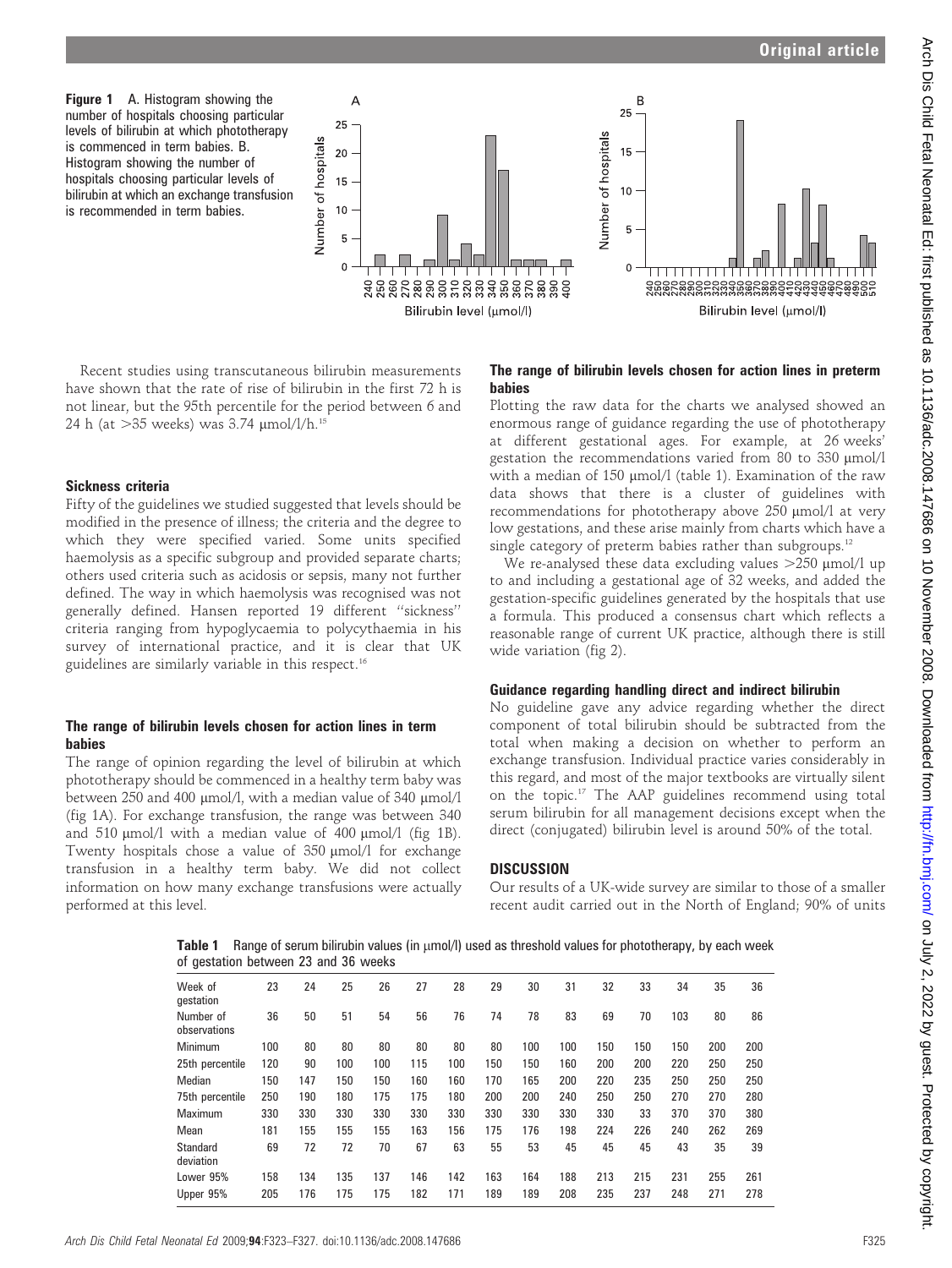Figure 2 Box and whiskers plot showing the median and range of bilirubin levels chosen as threshold levels for commencing phototherapy at each week of gestation after 72 h of life. Plot generated after excluding hospitals who had only one guideline for all preterm babies  $<$ 37 weeks, and including data generated for hospitals which used a formula of: gestational age  $\times$  10-100 to determine this threshold.



are using charts rather than formulae, most units do not know the derivation of their charts, and there is a wide variation in protocols.18 The quality of presentation and clarity of the advice offered was disappointing for such a common and important clinical problem. We agree with Skae and colleagues that there is an urgent need to develop standardised UK guidelines, and we hope that our analysis will help to provide information on which to devise such guidelines. A similar disparity between guidelines was shown in an international survey of 108 neonatal units published a decade ago.<sup>16</sup> The lack of progress in this area has been hampered by the lack of an evidence base; but given the rarity of kernicterus hard evidence is not likely to be forthcoming. In our view, if nationally agreed guidelines were adopted and a register of cases of kernicterus maintained, at least the neonatal community could move forward because there would be an opportunity to evaluate whether the levels chosen actually prevented cases of kernicterus occurring. Since we commenced this project, NICE has commenced work on a guideline for neonatal jaundice. This response to the call for action by the UK neonatal community has been warmly welcomed.

Our review of the available guidelines for practice in the UK shows that most units prefer charts, and graphical representation does have the advantage of showing the trend and the rate of rise. Our experience in reviewing these charts has shown that the clarity and presentation could be considerably improved if a few basic rules were followed. We have summarised our suggestions as an Appendix to this article, and have produced an Excel spreadsheet which generates a separate chart for each week of gestation, which is also available to download online.

Funding: This work was undertaken at UCLH/UCL, which received a proportion of funding from the Department of Health's NIHR Biomedical Research Centres funding scheme.

**Competing interests:** JR has provided advice to lawyers advising both claimants and defendants in litigation regarding kernicterus. She was appointed as Chair of the NICE Guideline Development group on neonatal jaundice in 2007, after the work for this article was carried out.

#### REFERENCES

- 1. **Jackson JC.** Adverse events association with exchange transfusion in healthy and ill newborns. Pediatrics 1997;99:1–6.
- 2. Sugama S, Soeda A, Eto Y. Magnetic resonance imaging in three children with kernicterus. Pediatr Neurol 2001;25:328-31.
- 3. Okumura A, Hayakawa F, Kato T, et al. Preterm infants with athetoid cerebral palsy: kernicterus? Arch Dis Child 2001;84:F136-7.
- 4. Bertini G, Dani C, Fonda C, et al. Bronze baby syndrome and the risk of kernicterus. Acta Paediatr 2005;94:968–79.
- 5. American Academy of Pediatrics. Management of hyperbilirubinemia in the healthy term newborn. Pediatrics 1994;94:558-65.
- 6. American Academy of Pediatrics. Management of hyperbilirubinemia in the newborn infant 35 or more weeks of gestation. Pediatrics 2004;114:297-316.
- 7. **Maisels MJ,** Watchko JF. Treatment of jaundice in low birthweight infants. Arch Dis Child 2003;88:459–63.
- 8. Watchko JF, Maisels MJ. Jaundice in low birthweight infants: pathobiology and outcome. Arch Dis Child 2003;88:455-8.
- 9. **Ip S,** Cheung M, Kulig J, et al. An evidence-based review of important issues concerning neonatal hyperbilirubinaemia. Pediatrics 2004;114:e130–53.
- 10. **Bhutani VK,** Johnson L, Sivieri EM. Predictive ability of a predischarge hour-specific serum bilirubin for subsequent significant hyperbilirubinemia in healthy term and nearterm newborns. Pediatrics 1999;103:6-14.
- 11. Finlay HVL, Tucker SM. Neonatal plasma bilirubin chart. Arch Dis Child 1978;53:90-1.
- 12. Dodd KL. Neonatal jaundice. Arch Dis Child 1993;68:529-31.
- 13. **Cockington RA.** A guide to phototherapy in the management of neonatal hyperbilirubinaemia. J Pediatr 1979;95:285-7. 14. **Knupfer M,** Pulzer F, Gebauer C, et al. Predictive value of umbilical cord blood
- bilirubin for postnatal hyperbilirubinaemia. Acta Paediatr 2005;94:581-7.
- 15. **Maisels MJ,** Kring E. Transcutaneous bilirubin levels in the first 96 hours in a normal newborn population of >35 weeks' gestation. Pediatrics 2006;118:1169-82.
- 16. **Hansen TWR.** Therapeutic approaches to neonatal jaundice: an international survey. Clin Pediatr 1996:309–16.
- 17. Ives NK. Neonatal jaundice. In: Rennie JM, ed. Roberton's textbook of neonatology. 4th edn. Philadelphia: Elsevier, 2005: 661–78.
- 18. **Skae MS,** Moise J, Clarke P. Is current management of neonatal jaundice evidence based? Arch Dis Child 2005;90:540.
- 19. Bhutani VK, Gourley GR, Adler S, et al. Noninvasive management of total serum blirubin in a multiracial predischarge newborn population to assess the risk of severe hyperbilirubinemia. Pediatrics 2000;106:1-9.

#### APPENDIX

Having reviewed the range of UK practice we propose that (while awaiting guidance from NICE) the threshold for an exchange transfusion should be placed at a level of total serum bilirubin in umol/l equivalent to 10 times the gestational age (in weeks) of the baby at birth, after 72 h of age. Phototherapy should be started at a level 100  $\mu$ mol/l below that value. A guideline for the first 72 h of life can be created by joining the exchange plateau to the y axis at a point equivalent to 40 µmol/l at birth. We suggest that the line generated by this process be used as a trigger for monitoring bilirubin levels regularly in the first 24 h rather than initiating phototherapy; our consensus review showed that few would regard a level of 40-80  $\mu$ mol/l as an indication to start phototherapy even in very preterm babies. An Excel spreadsheet which can be used to generate gestation-specific charts is available to download. Once phototherapy has begun, bilirubin levels should be monitored every 6 h in order to ascertain the rate of rise, which should then be controlled below 5 (certainly below 10)  $\mu$ mol/l/h. It is important to ensure that phototherapy equipment is properly maintained and provides adequate irradiance, and if appropriate equipment is used the bilirubin levels should start to fall. If a rising trend continues, and once a level of bilirubin which is 50  $\mu$ mol/l below the exchange threshold is reached, then the baby should be carefully reviewed for risk factors which may indicate the need for an exchange transfusion urgently. The frequency of bilirubin measurement should be increased to every 4 h and every attempt made to optimise phototherapy treatment, with recourse to exchange transfusion if the baby's bilirubin levels are not controlled or the baby exhibits neurological signs. Factors such as a low albumin, ongoing significant acidosis (metabolic or respiratory), septicaemia, previous rate of rise and the presence of any abnormal neurological signs should be taken into account when considering whether to perform an exchange transfusion at this stage, at a bilirubin level 50  $\mu$ mol/l lower than the guideline threshold.